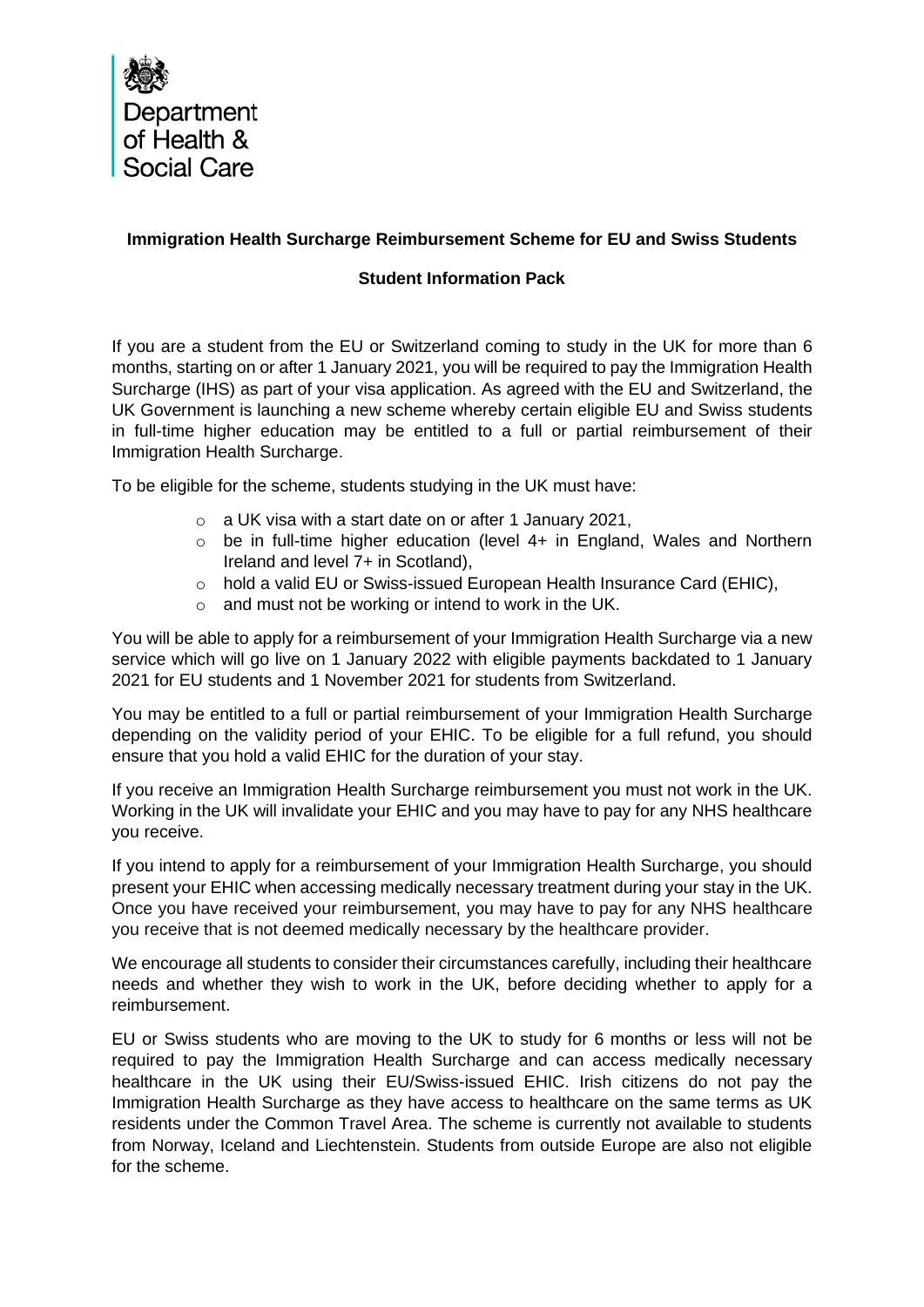More information on the Immigration Health Surcharge and the reimbursement scheme can be found here:

- [Healthcare for EU citizens living in or moving to the UK](https://www.gov.uk/guidance/healthcare-for-eu-and-efta-nationals-living-in-the-uk)
- [Immigration health surcharge for EU and Swiss students in the UK](https://www.gov.uk/guidance/immigration-health-surcharge-for-eu-students-in-the-uk)

## **Frequently Asked Questions**

## *Eligibility*

### **1. Under the Trade and Cooperation Agreement with the EU and the Swiss Convention, who is eligible for reimbursement?**

- You may be entitled to a full or partial reimbursement of your Immigration Health Surcharge if all of the following are true:
	- o you have a visa that started on or after 1 January 2021
	- $\circ$  you are a full-time student in UK higher education
	- o you have a European Health Insurance Card (EHIC) issued in an EU country or Switzerland
	- o you must not have worked or be working or intend to work in the UK
- You only qualify for reimbursement once you are in the UK and can demonstrate you meet these criteria.

### **2. Can any student from Switzerland apply?**

- Under the Swiss-UK agreement, higher education students from Switzerland with a Swiss-issued EHIC will be able to apply for reimbursement as long as they meet the other eligibility criteria.
- Switzerland only issue EHICs to people who are a UK national, a Swiss national, a citizen of an EU Member State, a refugee, a stateless person, or a family member, dependant or survivor of someone who holds one of these nationalities or statuses.
- If you don't fall into one of these groups, you will not be able to apply for reimbursement of your IHS as you will not be eligible for a Swiss EHIC.

#### **3. Why is it only students on a full-time higher education course who can get a reimbursement?**

• The UK agreed in negotiations with both the EU and Switzerland that students are only eligible for reimbursement if they are pursuing a full-time course of study leading to a higher education qualification.

### **4. Do I need a particular type of visa to apply for the scheme?**

- We expect that most applicants to the scheme will be in the UK on a student visa. However, we know that some individuals may come to the UK as a dependant of another visa holder, for example, their spouse or parent on a work visa, and take up a full-time course of higher education.
- The type of visa you are on does not affect your eligibility for the scheme, so long as you meet all the eligibility requirements.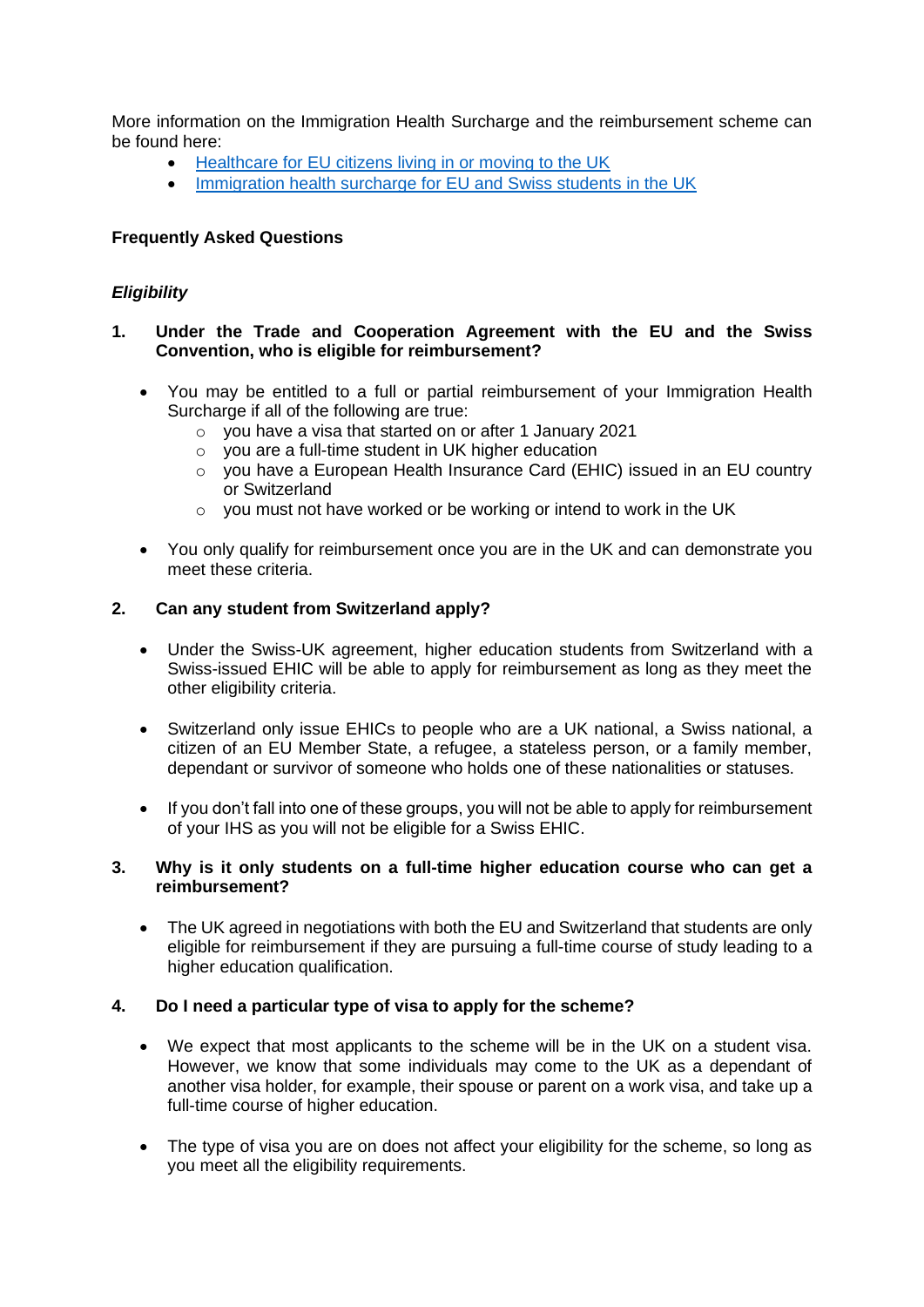• It is possible that your Member State may not consider your EHIC to still be valid if you move to the UK on a dependant visa. If you apply to the scheme and are not on a student visa you will therefore be asked to provide additional evidence that your EHIC is still valid, such as confirmation from your Member State's health authority.

## **5. I'm studying a foundation programme in preparation for my degree, am I entitled to the Immigration Health Surcharge reimbursement for this period?**

- Yes, if you are completing a "preparatory course" which is required to be taken before being able to embark on a degree and you have been issued a visa covering both the preparatory course and the degree course, you will be entitled to Immigration Health Surcharge reimbursement providing you meet the other eligibility criteria.
- If you have been issued a visa solely to undertake a preparatory course, the course must be at RQF 4 or above to be eligible.

### **6. I'm studying a course online; can I get a reimbursement?**

• Yes, as long as you are living in the UK and meet the other eligibility criteria. Students must continue to meet the requirements of their visa, including attending study inperson as required.

#### **7. My arrival in the UK was delayed by Covid, can I apply for a reimbursement for that time?**

• Yes, once you have arrived in the UK you can apply for reimbursement to cover your whole visa period as long as you meet the other eligibility criteria.

### **8. Why do I have to pay the Immigration Health Surcharge in the first place? Can I opt out of paying when I apply for my visa?**

- Paying the Immigration Health Surcharge is a requirement at the point of application for most UK visa applicants, not just students. Guidance on the surcharge can be found here: [Pay for UK healthcare as part of your immigration application.](https://www.gov.uk/healthcare-immigration-application)
- Waiving the Immigration Health Surcharge for all EU and Swiss students would go beyond what was agreed with the EU under the Trade and Cooperation Agreement and Switzerland under the Swiss Convention.

### **9. Can my dependants apply for a reimbursement too?**

- Yes, if they meet the eligibility criteria of being in the UK on a visa after 1 January 2021, holding a valid EHIC and not working in the UK.
- You can add details of your eligible dependants as part of your application. If an eligible dependant needs to make a separate application (for example because they arrive in the UK at a later date) they should contact NHSBSA by email at: [nhsbsa.faregistrationsohs@nhs.net.](mailto:nhsbsa.faregistrationsohs@nhs.net)
- Dependants or family members include your spouse, civil partner and dependant children.
- If you are not eligible for reimbursement (for example if you plan to work in the UK) your dependants may still be eligible.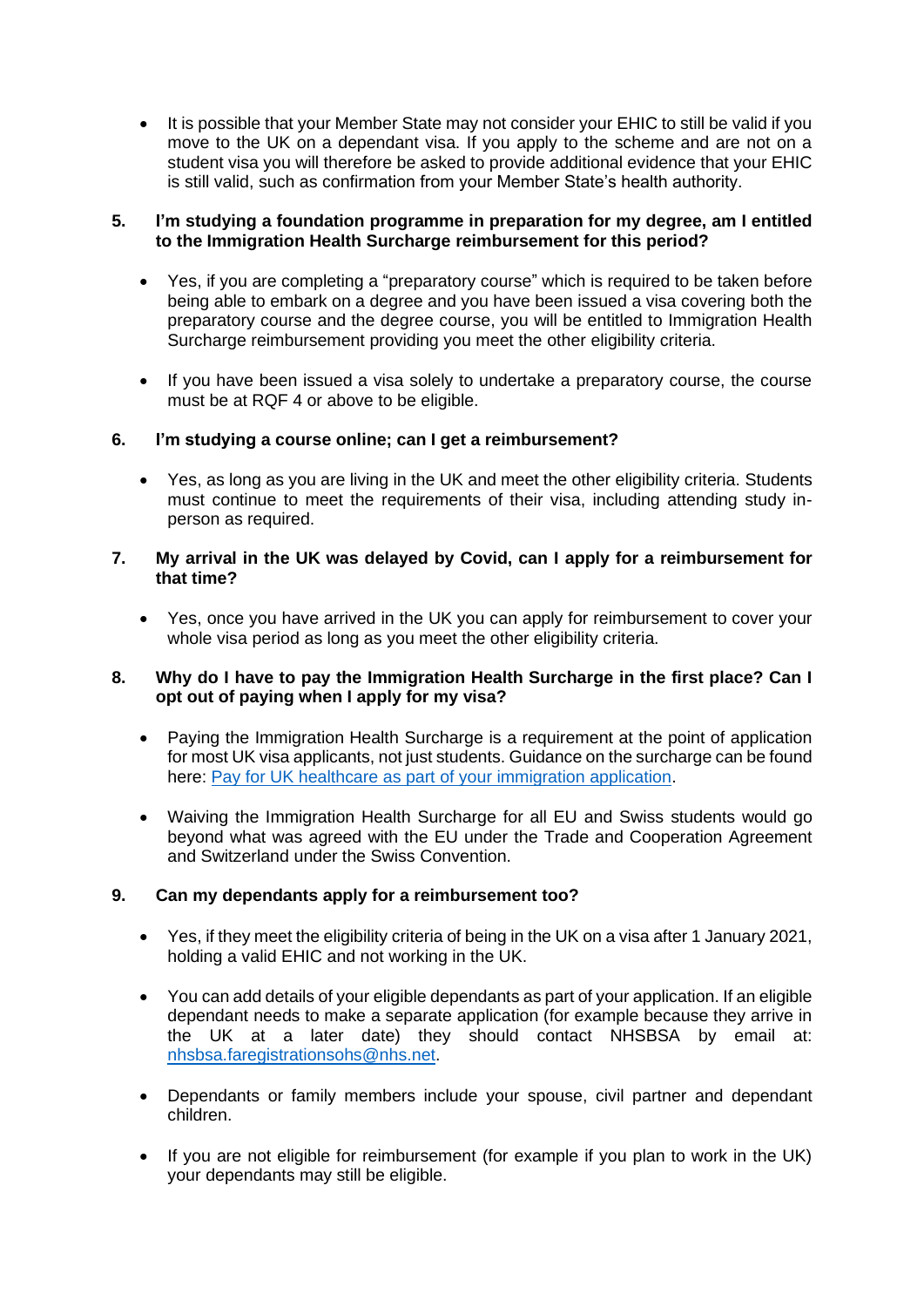#### *Other students and visitors to the UK*

#### **10. I'm a UK national planning to study in the EU, are these measures reciprocal?**

- The agreement for providing reimbursement of Immigration Health Surcharge in the UK is reciprocal and will also apply to any equivalent health immigration charges applied by EU Member States or Switzerland, to eligible UK students now or in the future.
- The agreement we have reached with the EU and Switzerland ensures that students who are resident in the UK and wish to study in an EU Member State or Switzerland will continue to have access to necessary healthcare cover for the duration of their studies. To demonstrate this entitlement, students who do not already hold a valid Student EHIC should apply for a Student GHIC. The UK Government advises all students to carefully check the entry requirements of the country in which they are intending to study.

#### **11. Why can only students who live in an EU Member State or Switzerland apply for a reimbursement? I reside outside of the EU and want a reimbursement.**

- The Immigration Health Surcharge is only reimbursed to eligible students who hold a valid EU or Swiss-issued EHIC.
- This is because the healthcare cost of these students is already covered by the country that issued their EHIC. These arrangements were agreed as part of the EU-UK Trade and Cooperation Agreement and the Swiss Convention.

#### **12. Why do students get a reimbursement when other EU/Swiss nationals (workers etc) have to pay the surcharge?**

- Under the terms of the EU-UK Trade and Cooperation Agreement and the Swiss Convention, eligible students with a valid EU or Swiss-issued EHIC can access medically necessary healthcare in the UK funded by the country that issued their EHIC for the duration of their stay. Unlike most EU or Swiss citizens who live in the UK, their healthcare costs are already paid for by their home country.
- Irish citizens do not pay the Immigration Health Surcharge as they have access to healthcare on the same terms as UK residents under the Common Travel Area.

### *Working in the UK*

#### **13. I am a student, why can't I get an Immigration Health Surcharge reimbursement if I work in the UK?**

- The EU-UK Trade and Cooperation Agreement and Swiss Convention specifies that students are only eligible for a reimbursement if the student "does not exercise, or has not exercised, an activity as an employed or self-employed person". At the point of application, you will be asked to declare that you have not worked, do not work, and do not intend to work in the UK during your stay.
- This does not affect your rights to work under the conditions of your visa, only your eligibility for reimbursement of the Immigration Health Surcharge.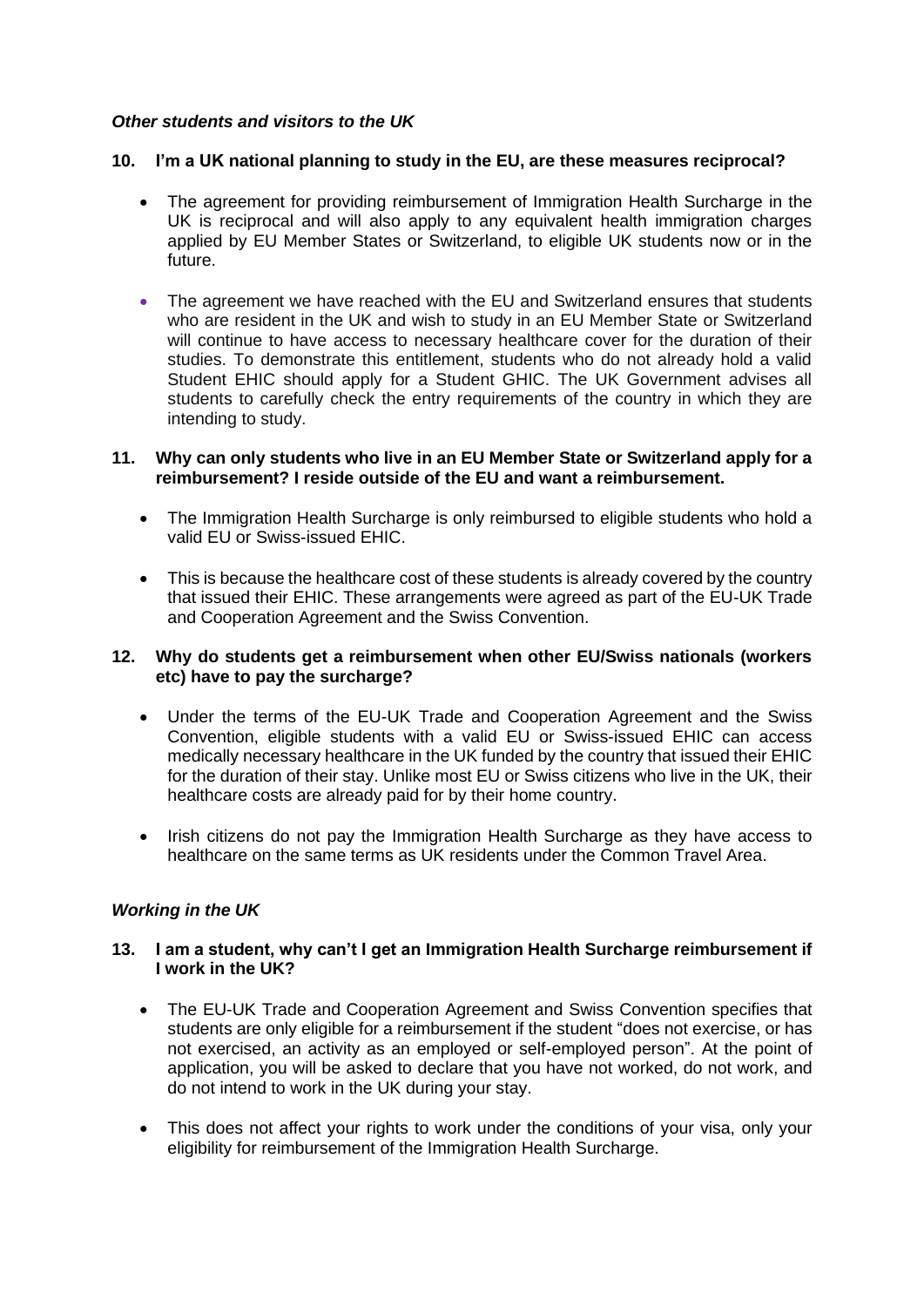• To be eligible for a reimbursement of the Immigration Health Surcharge you must have a valid EU or Swiss-issued EHIC. Working in the UK invalidates your EHIC as you become subject to UK social security legislation rather than the legislation of your home Member State, meaning your home Member State is no longer competent for your healthcare and so cannot provide you with EHIC coverage.

## **14. What counts as working in the UK?**

• Work is any paid employment and self-employment in the UK (defined by the Social Security Contributions and Benefits Act 1992). Unpaid and voluntary work are not included. 'Scholarship income', such as a bursary, is not considered taxable income so someone in receipt of this would remain eligible for the scheme. For PhD and other students who may teach as part of their course, this will constitute work where they hold a contract of employment with their university.

## **15. Why is there no minimum earnings threshold?**

- Work is defined as any paid employment or self-employment which is liable for National Insurance, even if the minimum earnings threshold for owing National Insurance is not met.
- Any amount of paid work will mean you fall under UK social security legislation which may invalidate your EHIC. You must hold a valid EHIC to be eligible for reimbursement.

#### **16. My course offers me a year in industry/work placement, is that considered to be working?**

• If your work placement or year in industry is unpaid, you will be eligible for reimbursement if you meet the other eligibility criteria.

### **17. What if I want to work during my stay in the UK?**

- Under the terms of the Trade and Cooperation Agreement and Swiss Convention, you must have a valid EHIC and you must not have worked or be working or intend to work in the UK in order to be eligible for reimbursement. Working invalidates your EHIC.
- If you have had a reimbursement of your IHS and subsequently start working, invalidating your EHIC, you may have to pay for certain NHS healthcare services you receive, including necessary healthcare. Under these circumstances you may want to consider taking out private healthcare insurance, as healthcare costs can be very expensive.
- If you want to work in the UK while studying, you should not apply for a reimbursement of the Immigration Health Surcharge. You will continue to be eligible for NHS healthcare during your stay on the same basis as any Immigration Health Surcharge payer.
- We encourage all students to consider their circumstances carefully, including their healthcare needs and whether they wish to work in the UK, before deciding whether to apply for a reimbursement.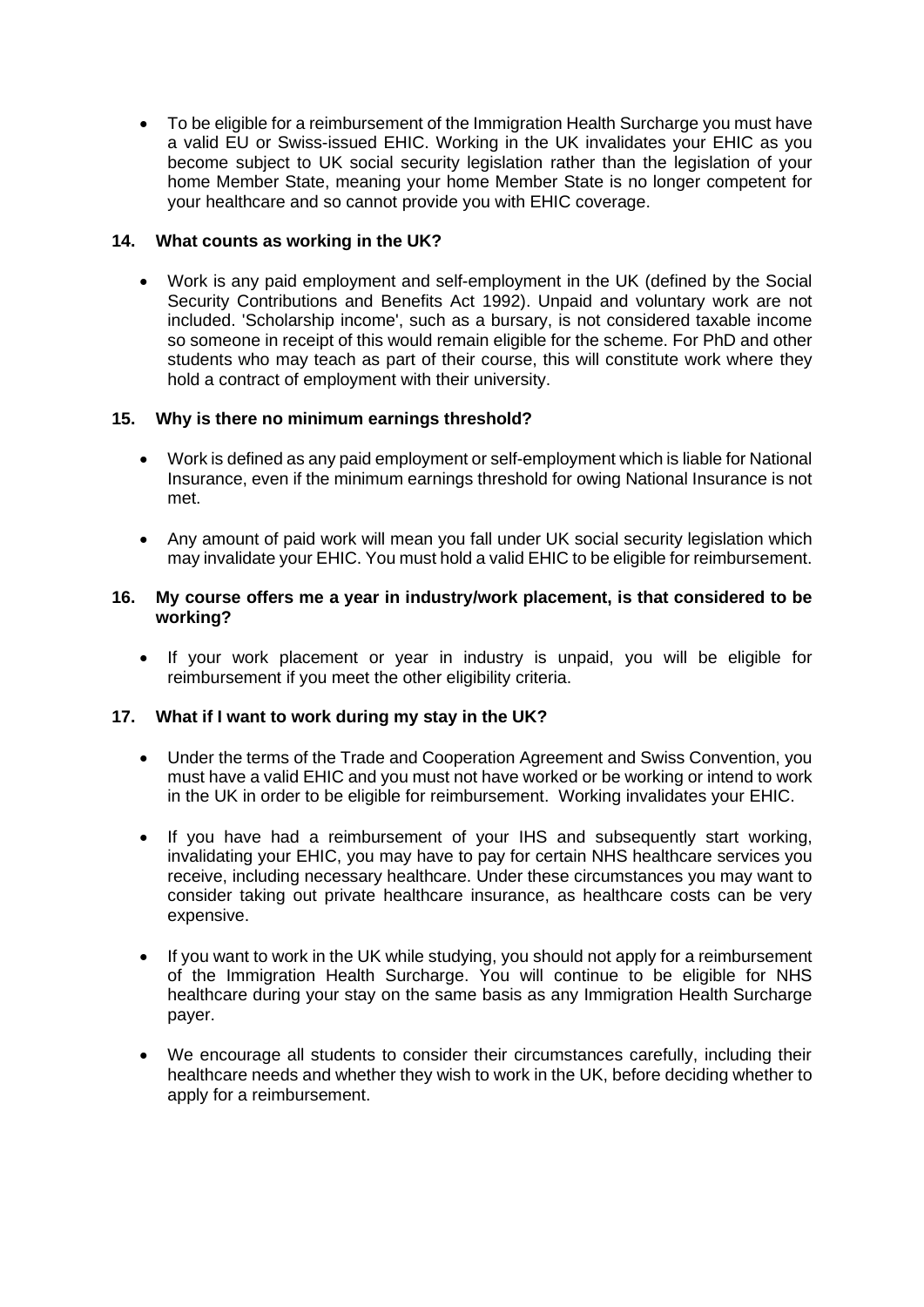#### **18. What if I receive a reimbursement but then go on to work?**

- Once you have received your reimbursement, you should use your EHIC to access medically necessary treatment during your stay.
- Working in the UK will invalidate your EHIC and you may have to pay for any NHS healthcare you receive that is not deemed medically necessary.
- Your Member State is responsible for determining whether your EHIC is still valid.
- You need to carefully consider whether you intend to work in the UK before deciding whether to apply for a reimbursement. You should consider buying insurance to cover any healthcare requirements if you have received a reimbursement but no longer hold a valid EHIC.

#### *Healthcare Coverage*

## **19. What healthcare can I access with an EHIC? What happens when I apply for reimbursement?**

- If you receive a reimbursement of your Immigration Health Surcharge, you should present your EHIC when accessing medically necessary treatment during your stay. Medically necessary treatment means healthcare that cannot reasonably wait until you return home. Whether treatment is necessary is decided by the healthcare provider providing the treatment.
- You may have to pay for any NHS healthcare you receive that is not deemed medically necessary, for example elective treatment such as planned, non-urgent surgery which is not covered by your EHIC. You may be able to able to apply to your home Member State for support under the planned treatment (S2) route. For more information see: [NHS Visitors from EU Countries \(England\),](https://www.nhs.uk/nhs-services/visiting-or-moving-to-england/visitors-from-eu-countries-norway-iceland-liechtenstein-or-switzerland/) [Northern Ireland,](http://www.hscboard.hscni.net/travelfortreatment/s2/) [Scotland,](https://www.nhsinform.scot/care-support-and-rights/health-rights/european-cross-border-healthcare/travelling-to-europe-for-planned-healthcare-the-s2-scheme) [Wales.](https://111.wales.nhs.uk/travelhealth/)
- You should carefully consider your healthcare needs before deciding whether to apply for a reimbursement.
- You should consider buying insurance to cover any healthcare requirements not covered by your EHIC, such as medical repatriation should you become too ill to travel home.
- The Immigration Health Surcharge entitles you to free NHS hospital treatment in the UK on the same basis as someone who is ordinarily resident, with the exception of NHS-funded assisted conception services in England. Your entitlement will apply from the date your visa is granted until it expires. You'll have to pay some charges, such as prescription or dental charges.
- For more information see: [How to Access NHS Services \(England\),](https://www.nhs.uk/nhs-services/visiting-or-moving-to-england/how-to-access-nhs-services-in-england-if-you-are-visiting-from-abroad/) [Northern Ireland,](https://hscbusiness.hscni.net/services/2172.htm) [Scotland,](https://www.nhsinform.scot/care-support-and-rights/health-rights/access/healthcare-for-overseas-visitors) [Wales.](https://111.wales.nhs.uk/travelhealth/)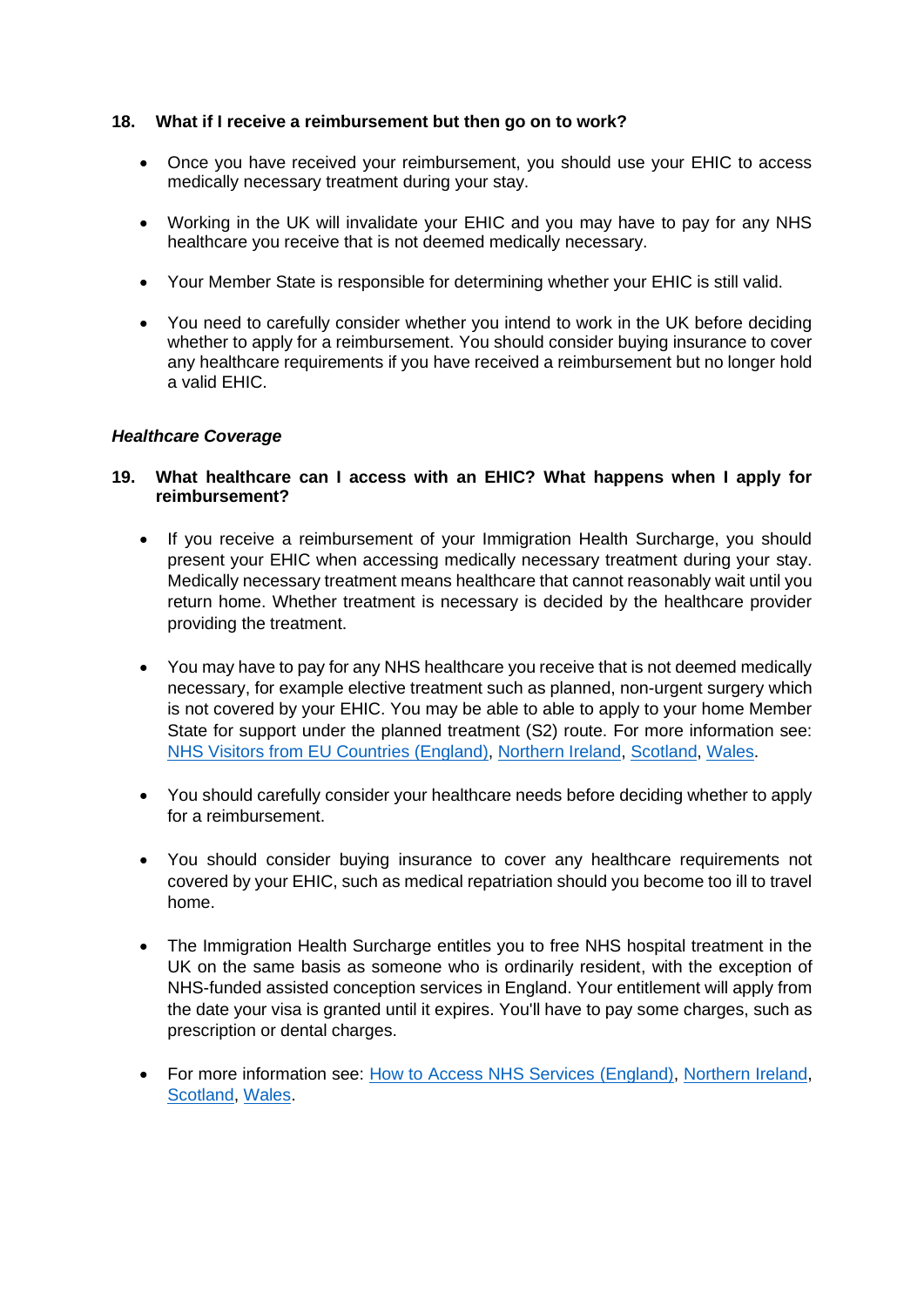## **20. What does medically necessary healthcare mean?**

- Medically necessary healthcare can include things like:
	- o emergency treatment and visits to A&E
	- o treatment for a long-term or pre-existing medical condition
	- o routine medical care for pre-existing conditions that need monitoring
	- o routine maternity care, as long as you're not going abroad to give birth
	- $\circ$  oxygen therapy and kidney dialysis
- Some treatments will need to be pre-arranged with the relevant healthcare provider, for example, kidney dialysis or chemotherapy.
- Whether or not a treatment is classed as 'medically necessary' can be influenced by the duration of your planned stay in the UK. For example, if you broke your leg whilst on holiday you would likely be entitled to an operation to treat your leg. If you are studying for six months in the UK (with no plans to visit home) you would likely be entitled to the operation as well as any necessary follow-up treatments, such as physiotherapy.
- You will therefore typically be covered on a more comprehensive basis than a tourist via the EHIC scheme but the decision on whether or not a treatment is medically necessary is always made by the individual healthcare provider.

## *Applications*

### **21. When can I apply?**

• You can apply for a reimbursement from 1 January 2022. Reimbursements will be backdated for any visa starting on or after 1 January 2021 for EU students and 1 November 2021 for Swiss students.

### **22. How do I apply for a reimbursement?**

- You can apply for a reimbursement from 1 January 2022 here: [Get an immigration](http://www.gov.uk/apply-student-immigration-health-surcharge-refund)  [health surcharge refund if you're a student from the EU or Switzerland.](http://www.gov.uk/apply-student-immigration-health-surcharge-refund)
- You will need to answer a series of questions and upload a copy or photo of relevant documents as supporting evidence.
- The application takes about 30 minutes to complete.
- When you have completed your application, you will receive a confirmation of application email and be given a reference number.

### **23. What do I need in order to make an application?**

- Before you start your application, you will need your:
	- o full name as it appears on your passport
	- o date of birth
	- $\circ$  IHS number
	- o visa share code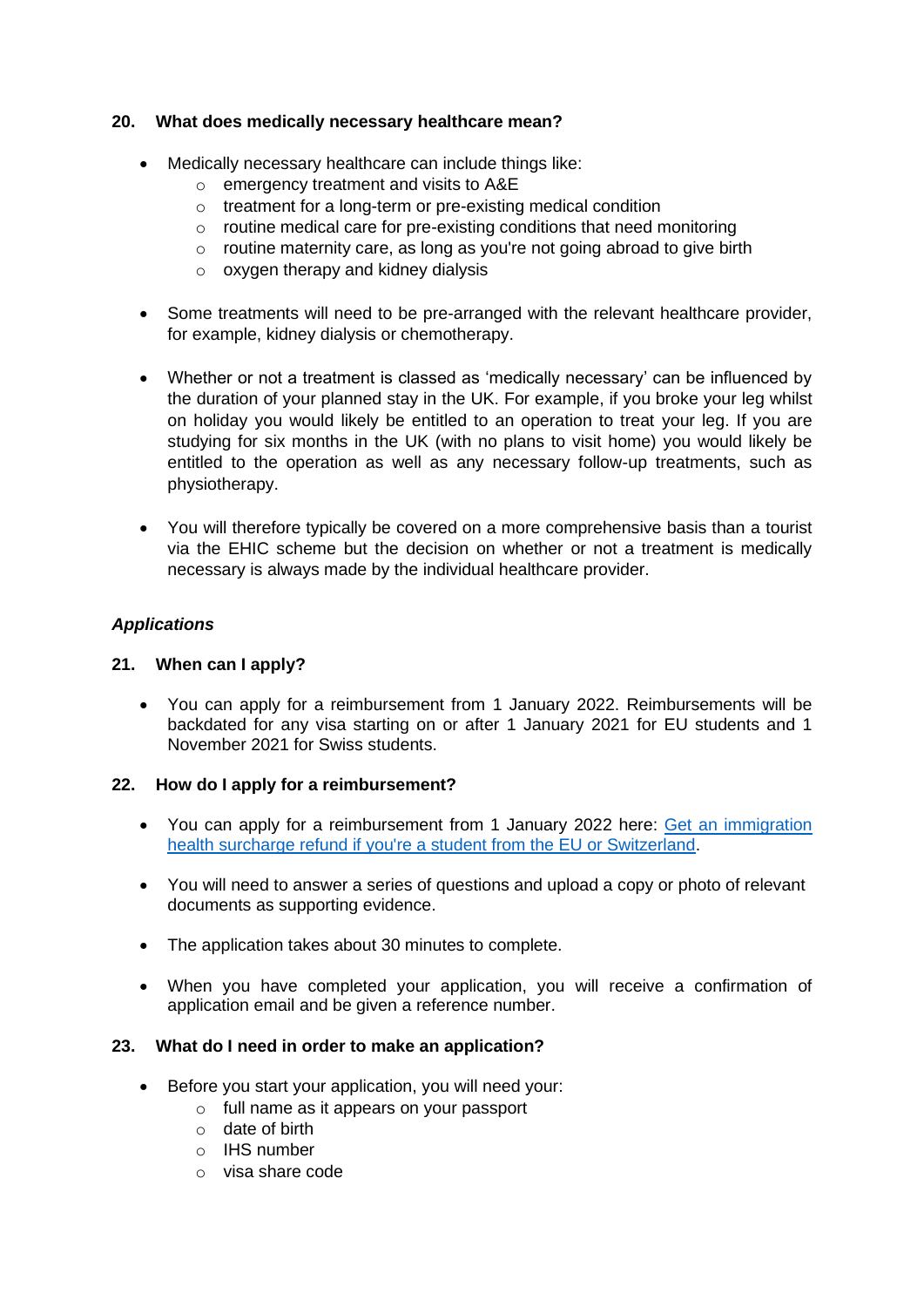- o UK address
- o email address
- $\circ$  scanned copy or photo of your European Health Insurance Card (EHIC)
- o scanned copy or photo of your Confirmation of Acceptance for Studies (CAS) statement or university acceptance letter
- o the same details above for your dependants

## **24. Where can I find my IHS number?**

- When you paid the IHS at the point of your visa application, you will have been sent an email from WorldPay confirming your payment has been made and that email contains your IHS number.
- This number will start with IHS and have nine digits, for example, IHS123456789.

## **25. Where can I find my visa share code?**

- You can use your visa share code to prove your immigration status to others.
- If you have been told you can view your immigration status online, you should use this service - [View and prove your immigration status -](https://www.gov.uk/view-prove-immigration-status) gov.uk - to get a share code.
- If you have a visa but do not have access to your immigration status online and cannot get a visa share code, you will need to contact NHSBSA by email at: [nhsbsa.faregistrationsohs@nhs.net.](mailto:nhsbsa.faregistrationsohs@nhs.net)

# **26. Where can I find out more about the European Health Insurance Card (EHIC)?**

- A European Health Insurance Card (EHIC) is a free card that entitles you to access medically necessary, state-provided healthcare during a temporary stay in the UK and across the EU.
- More information on EHIC can be found here on the European Commission website: [European Health Insurance Card.](https://ec.europa.eu/social/main.jsp?catId=559&langId=en)
- If you receive an IHS reimbursement, you must use your EHIC to access medically necessary healthcare through the NHS during your stay in the UK.

### **27. My EU/Swiss-issued EHIC is due to expire in 12 months, do I have to renew it?**

- You won't be able to apply for a reimbursement until 1 January 2022. However, your reimbursement will be backdated to include any Immigration Health Surcharge made for a visa starting on or after 1 January 2021 for EU students and 1 November 2021 for Swiss students.
- The amount you're reimbursed will depend on the date your EHIC runs out. If your EHIC expires before the end of your visa you may only be eligible for a partial reimbursement. Once you have renewed your EHIC, you will be able to apply for a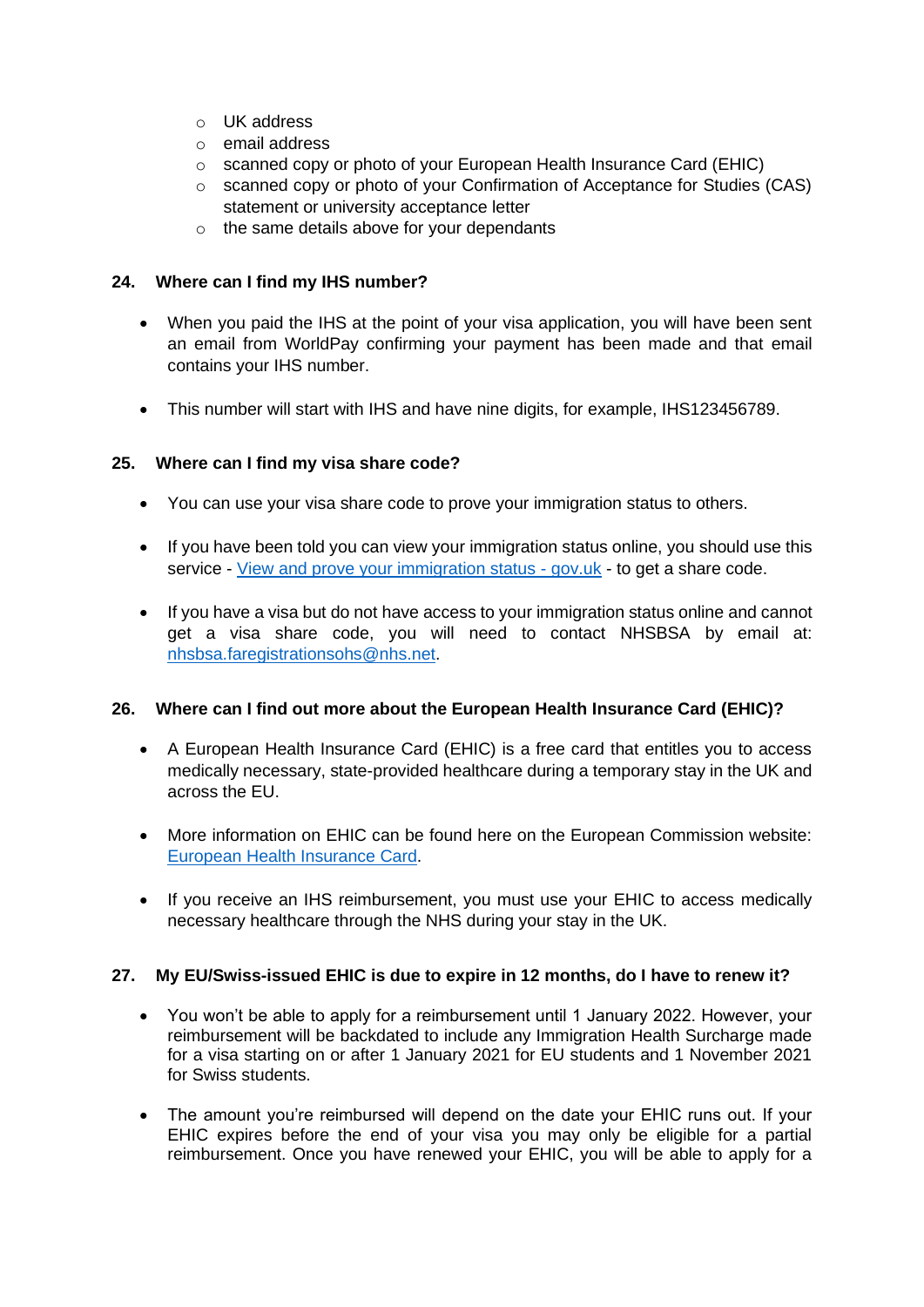further reimbursement. In order to be eligible for a full reimbursement of your IHS, you should ensure that you hold a valid EHIC for the duration of your stay.

## **28. How does the partial reimbursement work?**

- The amount you're reimbursed will depend on the date your EHIC runs out. If your EHIC expires before the end of your visa you may only be eligible for a partial reimbursement, but the remaining reimbursement can be claimed as soon as you have renewed your EHIC.
- You will need to have at least six months remaining on your EHIC at the start of your visa. The partial reimbursement will be rounded down to the nearest six months. While this could mean you have a smaller initial reimbursement, this will help to ensure you do not find yourself at risk of paying for healthcare if you have had a reimbursement but then do not have a valid EHIC. Once you have renewed your EHIC, you will be able to apply for a further reimbursement to cover your remaining IHS.
- In order to be eligible for a full reimbursement, you should ensure that you hold a valid EHIC for the duration of your stay or renew your EHIC as soon as possible to ensure continuous coverage.
- If you have a significant gap in your EHIC coverage, then you may not be able to get all of your IHS payments back.

## **29. When should I apply?**

- You can apply for a reimbursement from 1 January 2022 with eligible payments backdated to 1 January 2021 for EU students and 1 November 2021 for students from Switzerland.
- We recommend that you apply for your reimbursement as soon as possible after arrival in the UK.
- This will help to ensure you still have all the relevant documentation you need to complete the application.

### **30. When will I receive my reimbursement?**

• Your claim will be assessed within 3 months and the reimbursement will be made into the original bank account that made the IHS payment.

### **31. Who can make the application and receive the reimbursement?**

- This service can only be used if you are the student eligible for reimbursement. You can also add details of eligible family members as part of your application. If an eligible family member needs to make a separate application (for example because they arrive in the UK at a later date) they should contact NHSBSA by email at: [nhsbsa.faregistrationsohs@nhs.net.](mailto:nhsbsa.faregistrationsohs@nhs.net)
- Reimbursement will always be attempted back to the original card or bank account that was used to make the initial payment. Alternative details will be sought if the